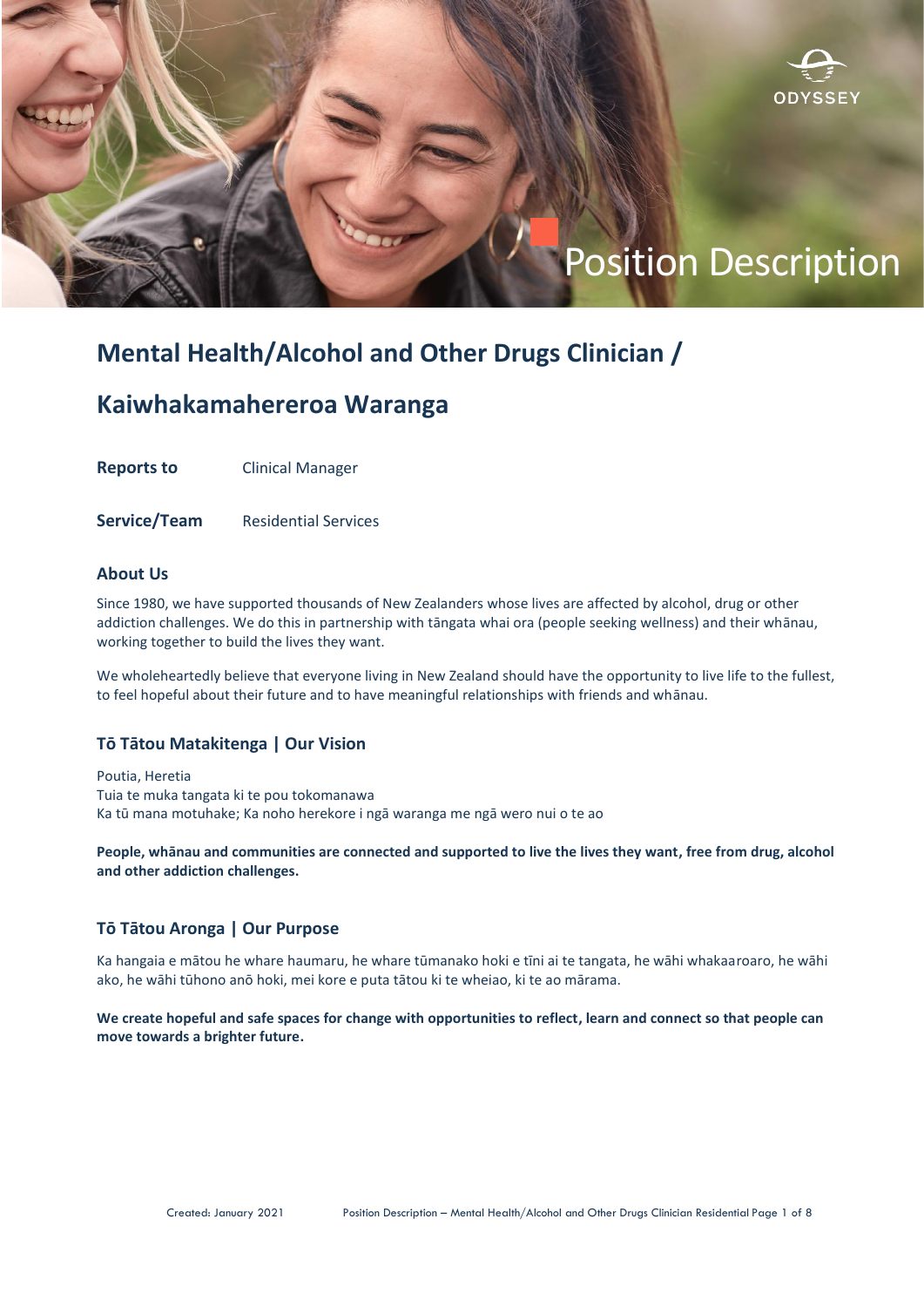

# **Position Purpose**

• To provide assessment and treatment to (in partnership with) clients/tangata whaiora including family/whanau, whose lives are affected by alcohol and other drug use, dependency and co existing disorders. To provide comprehensive clinical assistance based on best practice, that is effective, of high quality and meets the needs of clients/tangata whaiora/rangatahi and the residential service.

# **Key Areas of Responsibility**

| <b>Area of Responsibility</b>                                                                                                                                                                                                                                                                                                                                                                                                                                                                                                                                                                                                                                                                                                                                                                                                                                                                                                                                                                                                                                                                                                                                                                                                               | <b>Performance Measures</b>                                                                                                                                                                                                                                                                                                                                                                                                                                                                                                                                                                                                                                                                                                                                                                                                                                                                                                                                                                                                                                                                             |
|---------------------------------------------------------------------------------------------------------------------------------------------------------------------------------------------------------------------------------------------------------------------------------------------------------------------------------------------------------------------------------------------------------------------------------------------------------------------------------------------------------------------------------------------------------------------------------------------------------------------------------------------------------------------------------------------------------------------------------------------------------------------------------------------------------------------------------------------------------------------------------------------------------------------------------------------------------------------------------------------------------------------------------------------------------------------------------------------------------------------------------------------------------------------------------------------------------------------------------------------|---------------------------------------------------------------------------------------------------------------------------------------------------------------------------------------------------------------------------------------------------------------------------------------------------------------------------------------------------------------------------------------------------------------------------------------------------------------------------------------------------------------------------------------------------------------------------------------------------------------------------------------------------------------------------------------------------------------------------------------------------------------------------------------------------------------------------------------------------------------------------------------------------------------------------------------------------------------------------------------------------------------------------------------------------------------------------------------------------------|
| <b>Service Delivery</b><br>Provide assessment, treatment and<br>management of clients/tangata whaiora to<br>achieve effective client outcomes and client<br>satisfaction<br>Facilitate consultation and liaison with<br>$\bullet$<br>clients/tangata whaiora and their family/whanau<br>Participates in the education and follow-up of<br>$\bullet$<br>the clients/tangata whaiora and family/ whanau<br>and relevant others regarding treatment plans<br>Participate fully in multidisciplinary team<br>$\bullet$<br>meetings and integrated treatment planning<br>Undertake clinical and non-clinical tasks within<br>$\bullet$<br>own scope of practice as directed by the Clinical<br>Manager as appropriate<br>Role model best clinical practice when<br>$\bullet$<br>undertaking individual and group clinical work<br>with clients.<br>Is aware of when and how to seek assistance if<br>tasks are outside scope of practice or knowledge<br>level.<br>Facilitate groups and supervises support workers<br>$\bullet$<br>within this setting if they are co-facilitating.<br>Ensure that all treatment documentation meets<br>$\bullet$<br>the criteria set by the organisation<br>Ensure that clinical practice follows<br>$\bullet$ | Clinical treatment produces positive<br>$\bullet$<br>outcomes for clients/tangata whaiora<br>which are in line with treatment goals<br>Clients/tangata whaiora and<br>$\bullet$<br>family/whanau express satisfaction<br>Clients/tangata whaiora and<br>$\bullet$<br>family/whanau express satisfaction with<br>participation in education and level of<br>follow up as per treatment plan<br>Senior staff express satisfaction with level<br>$\bullet$<br>of involvement<br>Senior staff express satisfaction with level<br>$\bullet$<br>of cooperation and collaboration<br>Work undertaken demonstrates best<br>$\bullet$<br>clinical practice; senior staff expressing<br>satisfaction<br>Senior staff express satisfaction with the<br>$\bullet$<br>level of autonomy demonstrated<br>Facilitates groups with support workers<br>$\bullet$<br>and clients/tangata whaiora express<br>satisfaction with groups<br>Treatment documentation complies with<br>$\bullet$<br>organisational policy and procedure and<br>meets required audit standards<br>Demonstrates an ability to follow<br>$\bullet$ |
| organisational policies, procedures and systems<br>and adheres to all clinical protocols.<br>Liaise and maintain functional professional<br>$\bullet$<br>relationships with internal and external                                                                                                                                                                                                                                                                                                                                                                                                                                                                                                                                                                                                                                                                                                                                                                                                                                                                                                                                                                                                                                           | organisations policies, procedures and<br>systems<br>Internal and external stakeholders'<br>$\bullet$<br>express satisfaction in relationships.                                                                                                                                                                                                                                                                                                                                                                                                                                                                                                                                                                                                                                                                                                                                                                                                                                                                                                                                                         |
| stakeholders in relation to treatment delivered.<br>Administer of medication as required to<br>clients/whai ora                                                                                                                                                                                                                                                                                                                                                                                                                                                                                                                                                                                                                                                                                                                                                                                                                                                                                                                                                                                                                                                                                                                             | Medication training is undertaken;<br>competence is shown in medication<br>allocation; meets all procedural<br>guidelines in line with documented                                                                                                                                                                                                                                                                                                                                                                                                                                                                                                                                                                                                                                                                                                                                                                                                                                                                                                                                                       |
| Write client/whai ora clinical case notes and<br>reviews, and input into the Odyssey client<br>database (HCC).                                                                                                                                                                                                                                                                                                                                                                                                                                                                                                                                                                                                                                                                                                                                                                                                                                                                                                                                                                                                                                                                                                                              | nursing & medication plans<br>HCC information is accurate, timely and<br>meets all case note writing policy and<br>procedural requirements and privacy<br>act/confidentiality requirements; HCC<br>case reviews are kept up to date                                                                                                                                                                                                                                                                                                                                                                                                                                                                                                                                                                                                                                                                                                                                                                                                                                                                     |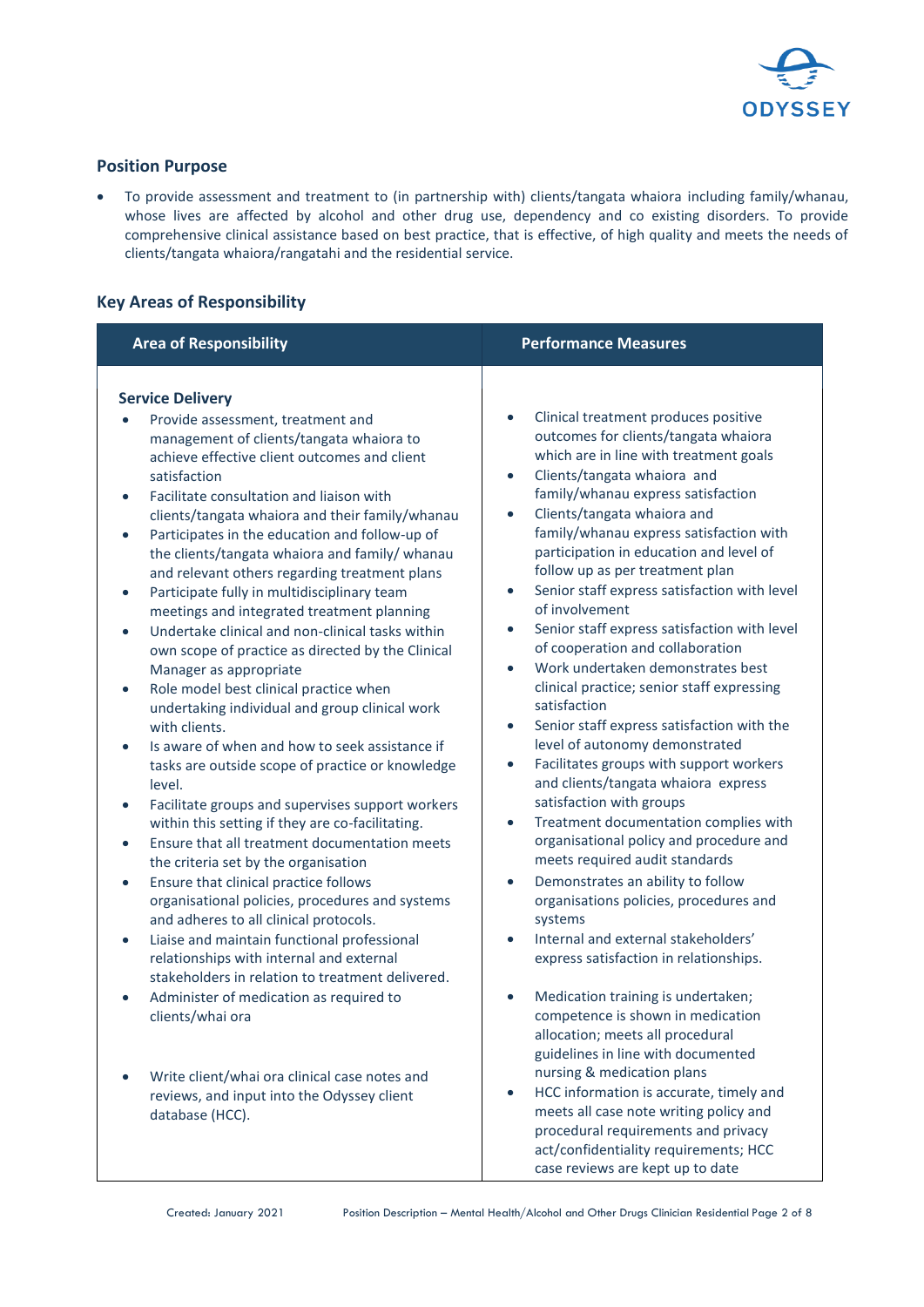

| <b>Area of Responsibility</b>                                                                                                                                                                                                                                                                                                                                                                                                                                                                                 | <b>Performance Measures</b>                                                                                                                                                                                                                                                                                                                                                                                                                                                                                                                                                                                                                             |
|---------------------------------------------------------------------------------------------------------------------------------------------------------------------------------------------------------------------------------------------------------------------------------------------------------------------------------------------------------------------------------------------------------------------------------------------------------------------------------------------------------------|---------------------------------------------------------------------------------------------------------------------------------------------------------------------------------------------------------------------------------------------------------------------------------------------------------------------------------------------------------------------------------------------------------------------------------------------------------------------------------------------------------------------------------------------------------------------------------------------------------------------------------------------------------|
| Ensure the effective and timely assessment and<br>management of risk in consultation as required<br>with senior staff, on-call or and external liaison.                                                                                                                                                                                                                                                                                                                                                       | Clinical practice follows organisation<br>$\bullet$<br>policies, procedures and systems in<br>regard to risk assessment & management.<br>Risk forms are timely and up-to-date in<br><b>HCC</b>                                                                                                                                                                                                                                                                                                                                                                                                                                                          |
| <b>Health and Safety</b><br>Identify and act on any potential risks to self or<br>$\bullet$<br>others, including client/whai ora, whānau and<br>other employees.<br>Be familiar with and abide by the organisation's<br>health and safety policies and reporting<br>procedures, ensuring others do the same as<br>required.<br>Follow safe work practices, which includes the<br>effective use of safety equipment, identification of<br>workplace hazards and taking action to reduce or<br>eliminate these. | Risks (including Health and Safety,<br>compliance and maintenance) are<br>identified and reported<br>Plans are put in place to resolve and/or<br>mitigate potential problems as required<br>Issues are escalated to relevant manager as<br>required<br>Demonstrates understanding and<br>compliance with organisational and<br>legislative health and safety requirements<br>and is proactive in ensuring employees are<br>compliant<br>Follows correct protocols when using<br>safety equipment<br>Workplace hazards are identified and plans<br>are put in place to reduce/eliminate these<br>or the matter is escalated to the relevant<br>authority |
| <b>Treaty of Waitangi</b>                                                                                                                                                                                                                                                                                                                                                                                                                                                                                     | Actions show knowledge and ability to apply                                                                                                                                                                                                                                                                                                                                                                                                                                                                                                                                                                                                             |
| Demonstrate knowledge and understanding of the                                                                                                                                                                                                                                                                                                                                                                                                                                                                | the principles of the Treaty in the delivery of                                                                                                                                                                                                                                                                                                                                                                                                                                                                                                                                                                                                         |
| Treaty of Waitangi and its application in this role.                                                                                                                                                                                                                                                                                                                                                                                                                                                          | role                                                                                                                                                                                                                                                                                                                                                                                                                                                                                                                                                                                                                                                    |
| <b>Professional Development</b>                                                                                                                                                                                                                                                                                                                                                                                                                                                                               | Has an individual development plan which                                                                                                                                                                                                                                                                                                                                                                                                                                                                                                                                                                                                                |
| Be proactive in own professional development.                                                                                                                                                                                                                                                                                                                                                                                                                                                                 | is implemented                                                                                                                                                                                                                                                                                                                                                                                                                                                                                                                                                                                                                                          |
| Attend relevant organisational training as                                                                                                                                                                                                                                                                                                                                                                                                                                                                    | Attends organisational training required for                                                                                                                                                                                                                                                                                                                                                                                                                                                                                                                                                                                                            |
| required.                                                                                                                                                                                                                                                                                                                                                                                                                                                                                                     | role                                                                                                                                                                                                                                                                                                                                                                                                                                                                                                                                                                                                                                                    |
| General                                                                                                                                                                                                                                                                                                                                                                                                                                                                                                       | Regular attendance at team meetings and                                                                                                                                                                                                                                                                                                                                                                                                                                                                                                                                                                                                                 |
| Attend and contribute actively to team meetings.                                                                                                                                                                                                                                                                                                                                                                                                                                                              | makes useful contributions                                                                                                                                                                                                                                                                                                                                                                                                                                                                                                                                                                                                                              |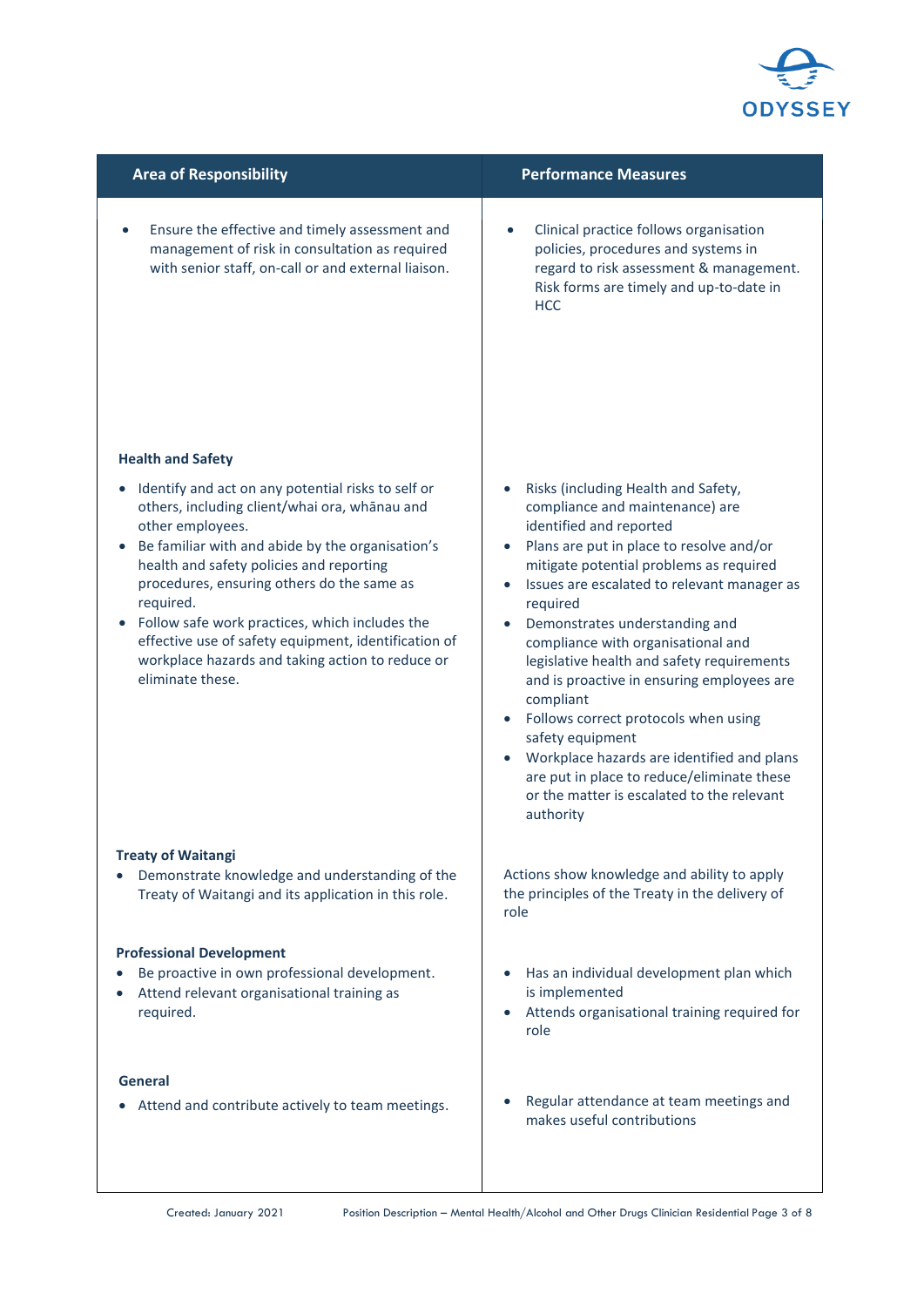

| <b>Area of Responsibility</b>                      | <b>Performance Measures</b>       |
|----------------------------------------------------|-----------------------------------|
| Carry out any other duties that may be delegated   | Work is undertaken and completed. |
| by the line manager, which are in keeping with the | Commitment and flexibility is     |
| scope of the role.                                 | demonstrated.                     |

# **Key Relationships**

| <b>Internal</b>              | <b>External</b>                               |
|------------------------------|-----------------------------------------------|
| • Clinical Manager           | Clients/tangata whaiora                       |
| • Support Workers            | Family/whānau of clients/tangata whaiora      |
| <b>Advanced Practitioner</b> | Staff from external organisations             |
| <b>Registered Nurse</b>      | <b>Staff from Medical and Dental Agencies</b> |
| Other Odyssey staff          | Other medical /health professionals           |

# **Person Specification**

| <b>Qualifications, Knowledge and Experience</b>                                              |
|----------------------------------------------------------------------------------------------|
| • Proven skills and experience in supporting clients/tangata whaiora and their family/whānau |

- Level 7 qualification (degree level) in a relevant area (or working towards) e.g. Bachelors in AOD, Health Science, Nursing, Psychology
- Knowledge and interest in the philosophy of the organisation and its therapeutic models of care
- Commitment to achieving and maintaining high quality standards
- Experience of working in the social services, addictions and/or mental health sectors
- Experience and expertise in using Microsoft suite applications
- High regard for confidentiality and security, including client information
- Understanding of and interest in Odyssey's work
- Understanding of the Treaty of Waitangi and how it applies to own professional practice
- Knowledge of Te Reo and/or Tikanga Maori is desirable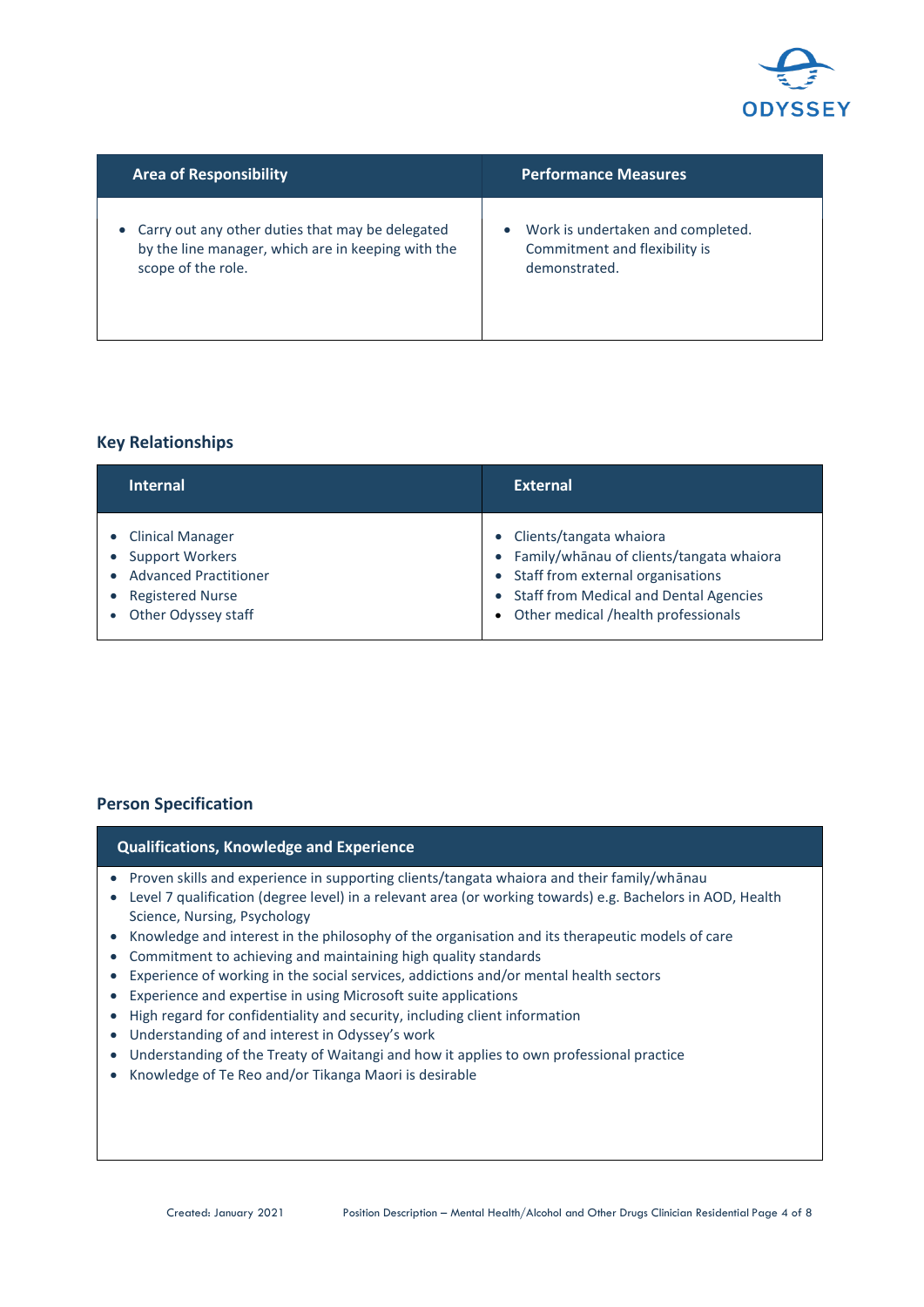

#### **Skills and Abilities**

- Ability to inspire and motivate clients/tangata whaiora and their family/whanau
- Client focused
- Demonstrated confidence in people and their abilities
- Strong interpersonal skills
- Ability to establish and maintain effective relationships with a range of stakeholders
- Ability to work as an effective team member of a multi-disciplinary team
- Ability to work under pressure, complete work on time and to a high standard
- Ability prioritise and work with limited supervision
- Ability to take initiative and adapt to changing circumstances
- Demonstrated cultural sensitivity and rainbow diversity awareness
- Willingness to consider other viewpoints/ sources of information and adjust decisions as appropriate
- Positive attitude and self-motivated
- Ability to show discretion and tact
- Ability to deal with conflict and defuse challenging situations
- Fluency in English and strong communication skills
- Good IT/word-processing skills
- Ability to acknowledge own limitations and be proactive on own self-development

# **Ngā Poupou | Our Pillars**

Our Pillars are the foundation of our work, guiding how we work together and with each other.

| Whakawhirinaki   Trust   | Reliable and shows great integrity.                                                                                               |
|--------------------------|-----------------------------------------------------------------------------------------------------------------------------------|
| <b>Pono   Honesty</b>    | Transparency and openness underpins all actions.                                                                                  |
| Haepapa   Responsibility | Achieves and surpasses goals.                                                                                                     |
| Matapopore   Concern     | Empathic and interested in the wellbeing of others.                                                                               |
| Aroha   Love             | Genuinely collaborative, supportive and able to work as part<br>of a close-knit team, including with tangata whai ora and whanau. |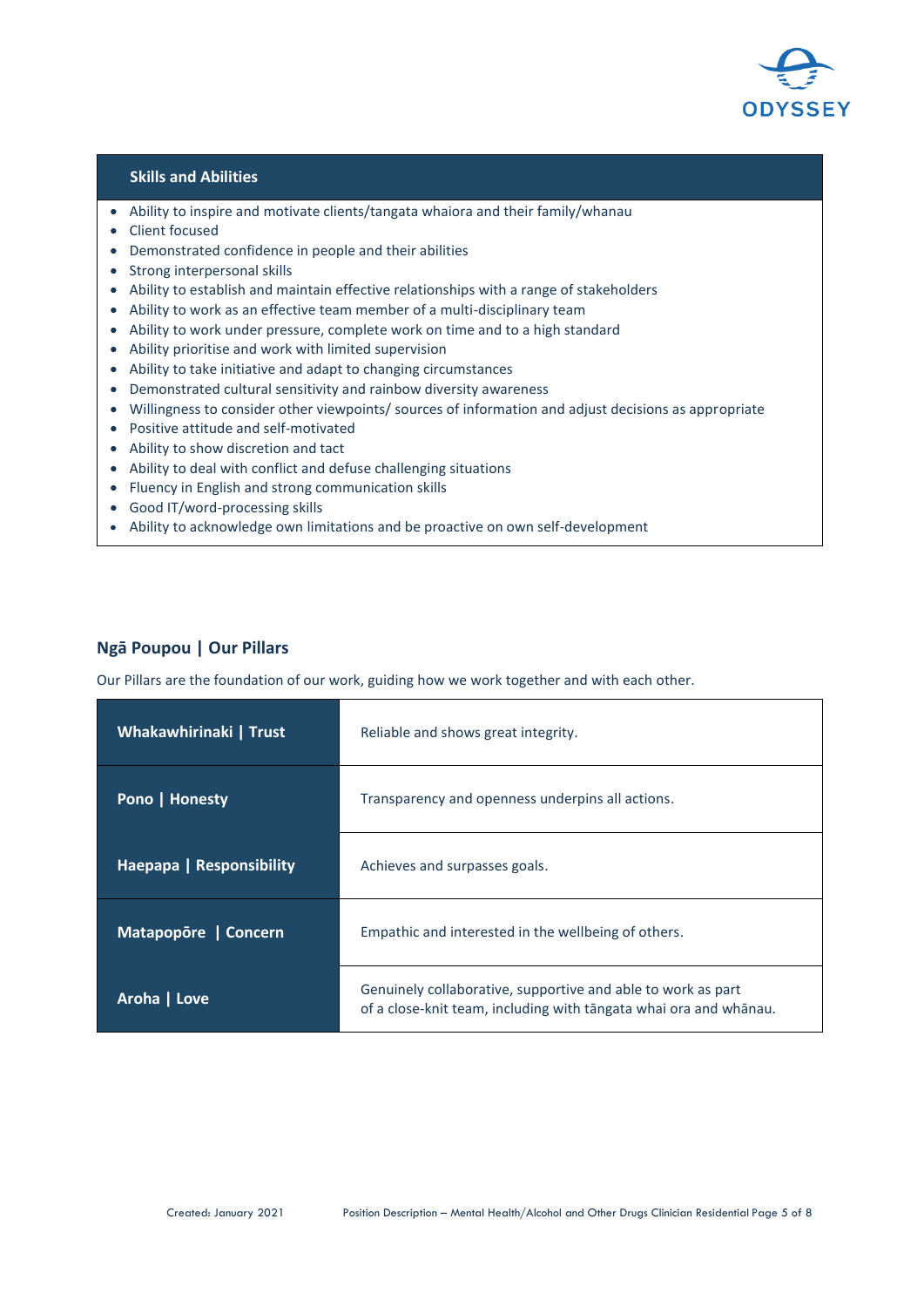

# **'Let's Get Real' Skills**

| <b>Skill</b>                                                                            | <b>Description</b>                                                                                                                                      | <b>Competency Level - Essential</b>                                                                                                                                                                                                                                                                                                                                                                                                                                                                                                                                                                                                                                                       |
|-----------------------------------------------------------------------------------------|---------------------------------------------------------------------------------------------------------------------------------------------------------|-------------------------------------------------------------------------------------------------------------------------------------------------------------------------------------------------------------------------------------------------------------------------------------------------------------------------------------------------------------------------------------------------------------------------------------------------------------------------------------------------------------------------------------------------------------------------------------------------------------------------------------------------------------------------------------------|
| <b>Working with</b><br>people<br>experiencing<br>mental health and<br><b>addictions</b> | Is supportive of<br>employees and<br>clients/whai ora with<br>mental health and<br>addiction needs,<br>focusing on their<br>strengths                   | • Greets and welcomes people accessing services<br>and their whānau appropriately, providing age<br>and/or culturally appropriate, relevant &<br>specific information.<br>. Works in partnership with people accessing<br>services and is mindful of the impact of power<br>differentials.<br>• Demonstrates understanding and respect of<br>diversity and cultural awareness through<br>appropriate use of language and culturally<br>specific resources, particularly for Māori whai<br>ora and whanau.<br>• Recognises people accessing services may be<br>fearful or apprehensive and works to establish a<br>safe and trusting connection and a comfortable<br>physical environment. |
| <b>Working with</b><br><b>M</b> aori                                                    | Contributes to oranga<br>and whānau ora for<br>Maori employees and<br>Māori clients/ whai ora<br>with mental health and<br>addiction needs              | · Greets Māori people using te reo Māori<br>greetings.<br>• Respects and uses te reo Māori correctly &<br>when appropriate.<br>• Respects Māori tikanga and spiritual practices,<br>the importance of identity and the concepts of<br>whakawhanaunga, manaaki, tino rangatiratanga<br>and mana Motuhake.<br>• Asks whai ora and whānau what they need and<br>provides information in English and Māori.<br>• Understands the importance of whakapapa and<br>different roles within whanau.<br>• Supports Māori whai ora to identify and involve<br>people who are important to them.                                                                                                      |
| <b>Working with</b><br>whānau                                                           | Encourages and<br>supports the wellbeing<br>of whānau and ensures<br>they have access to<br>information, education<br>and support including<br>children | • Demonstrates understanding that in many<br>cultures, a person's identity is embedded and<br>connected to whanau rather than their<br>individual selves.<br>· Welcomes, establishes positive rapport and<br>shares relevant information with whanau.<br>• Sensitively asks about support needs related to<br>being a parent as appropriate to role.                                                                                                                                                                                                                                                                                                                                      |
| <b>Working within</b><br>communities                                                    | Recognises that people<br>and whānau who<br>experience mental                                                                                           | . Understands 'community' in the broadest sense<br>and that the concept of community is dynamic<br>and evolving.                                                                                                                                                                                                                                                                                                                                                                                                                                                                                                                                                                          |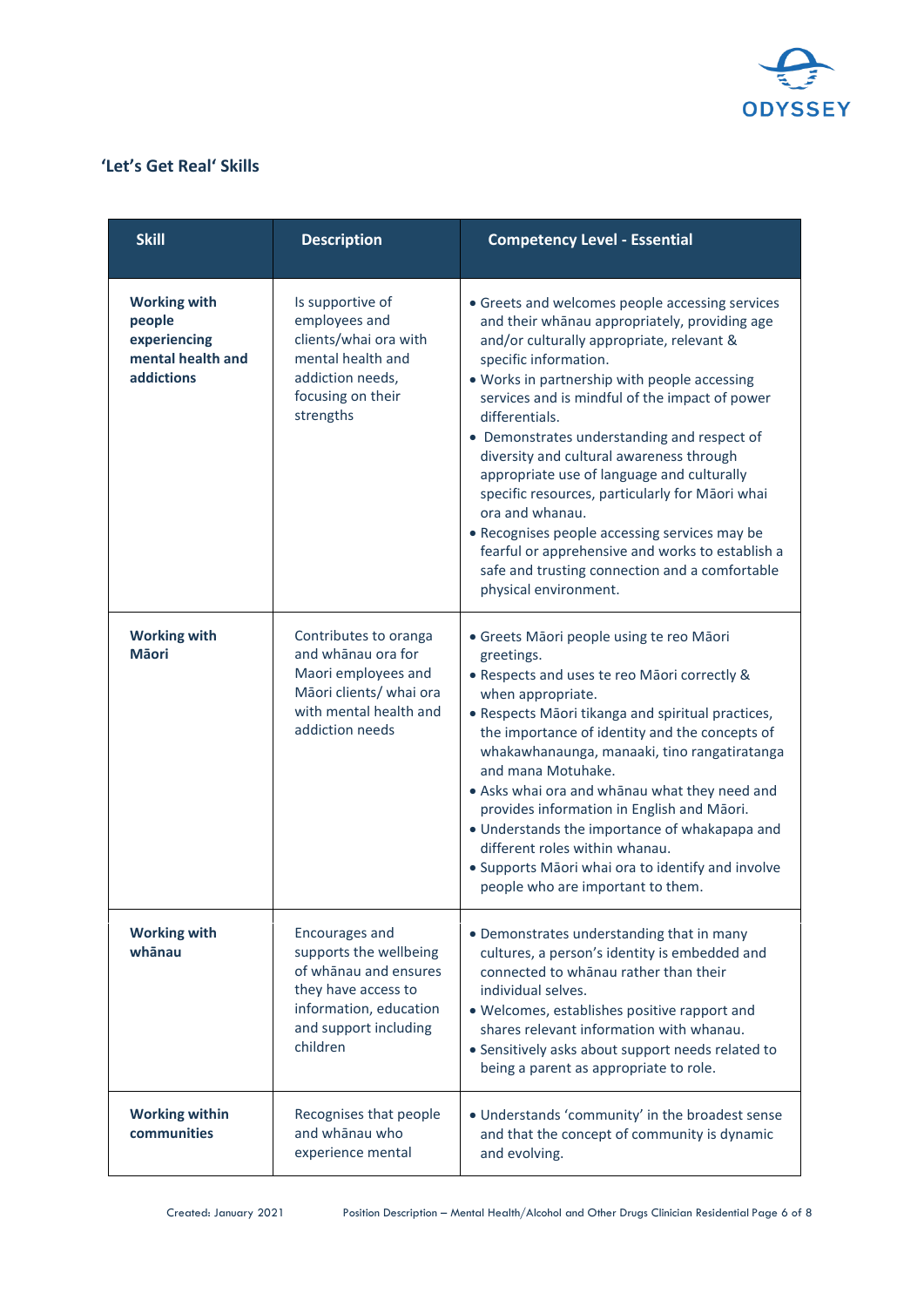

|                                                                 | health and addictions<br>needs, are part of<br>communities                                                                                                  | • Recognises that Māori whai ora may be<br>supported within and contribute to wider social<br>networks e.g. hapu, iwi.<br>• Demonstrates understanding of the importance<br>of social inclusion and community connections,<br>has knowledge of the communities people<br>accessing services identify with, and supports<br>them to connect with and participate in<br>communities of their choice.<br>. Has a basic understanding of mental health<br>promotion, addiction harm reduction, suicide<br>prevention and postvention principles.                                                                                                                                                                                                                              |
|-----------------------------------------------------------------|-------------------------------------------------------------------------------------------------------------------------------------------------------------|---------------------------------------------------------------------------------------------------------------------------------------------------------------------------------------------------------------------------------------------------------------------------------------------------------------------------------------------------------------------------------------------------------------------------------------------------------------------------------------------------------------------------------------------------------------------------------------------------------------------------------------------------------------------------------------------------------------------------------------------------------------------------|
| <b>Challenging</b><br>discrimination                            | Challenges<br>discrimination, &<br>provides/ promotes a<br>valued place for<br>employees and<br>clients/whai ora with<br>mental health &<br>addiction needs | • Demonstrates understanding of the prevalence,<br>impact and challenges of discrimination on<br>people who have mental health or addiction<br>needs, whanau services and communities.<br>. Works to develop awareness and challenges<br>own beliefs that may lead to discriminatory<br>behaviour.                                                                                                                                                                                                                                                                                                                                                                                                                                                                        |
| <b>Applying law, policy</b><br>and standards                    | Implements legislation,<br>regulations, standards,<br>codes and policies<br>relevant to their role                                                          | • Respects the relationship between government<br>and tāngata whenua and upholds the principles<br>of the Te Tiriti o Waitangi.<br>· Understand and adheres to legislation,<br>regulations, standards, codes and policies<br>appropriate to the role.<br>. Upholds the principles set out in the UN<br>Convention of the Rights of the Person,<br>including the right to autonomy, self-<br>determination, to be free from coercion and to<br>be treated in a non-discriminatory way.<br>• Provides information to people about their<br>rights and in a way that supports them to<br>understand.<br>· Ensures people know about relevant feedback<br>and complaints processes.<br>• Maintains and stores records in accordance with<br>legal and professional standards. |
| <b>Maintaining</b><br>professional &<br>personal<br>development | Participates in life-long<br>learning, & personal<br>and professional<br>development, reflecting<br>on & seeking ways to<br>improve self/<br>team/service   | • Reflects on own work and practices to identify<br>strengths and areas for further development.<br>• Seeks and takes learning opportunities to<br>achieve professional development goals<br>. Looks after own wellbeing and contributes to a<br>safe and healthy workplace.<br>• Communicates effectively with a diverse range<br>of people.                                                                                                                                                                                                                                                                                                                                                                                                                             |